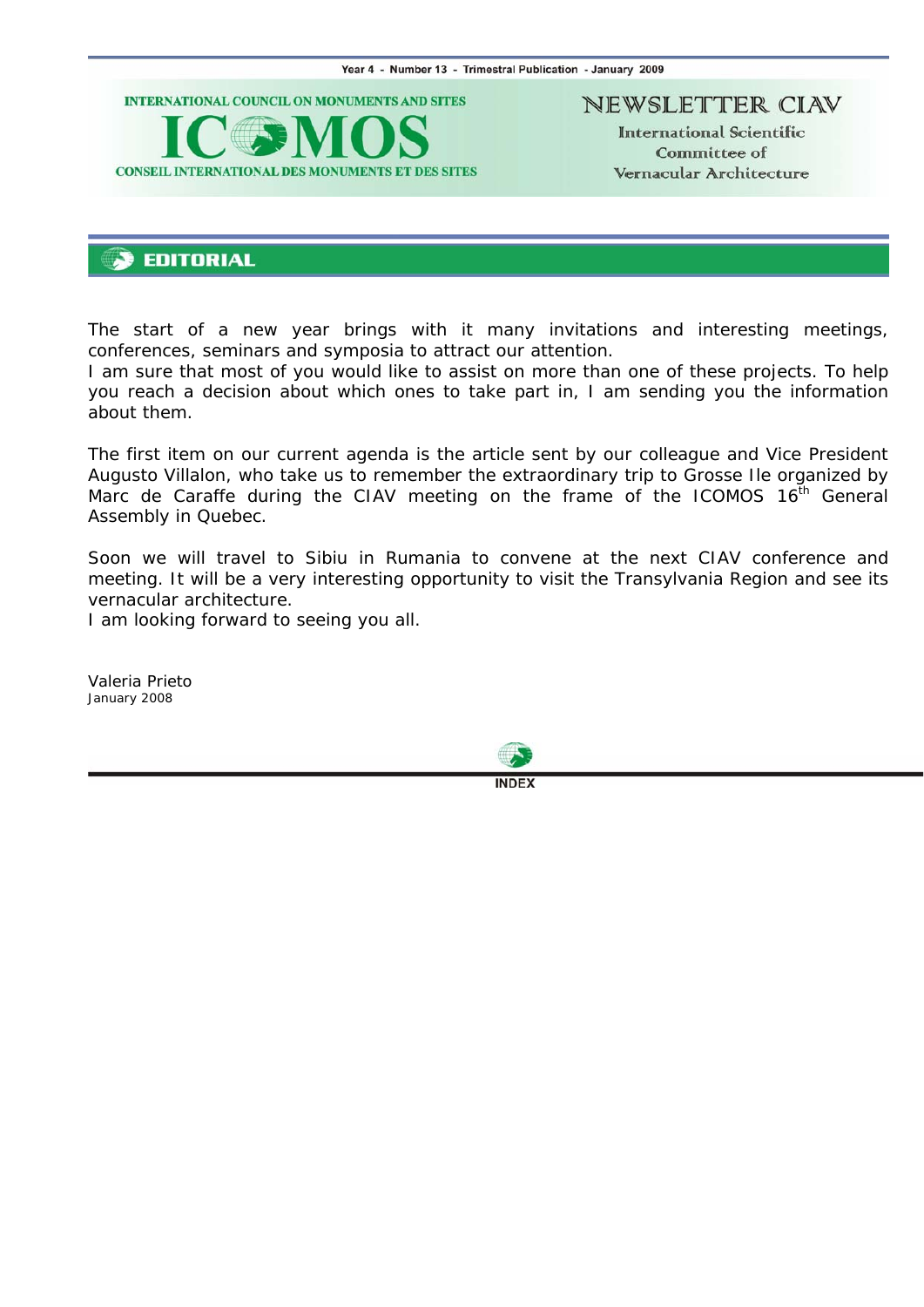<span id="page-1-0"></span>

| <b>CONTENT</b> |                                                       |
|----------------|-------------------------------------------------------|
| <b>Index</b>   |                                                       |
|                |                                                       |
|                |                                                       |
|                | <b>Editorial</b>                                      |
|                |                                                       |
|                | Grosse Île, Monument to Canada 's past                |
|                |                                                       |
|                | <b>Cambridge Heritage Seminars</b>                    |
|                |                                                       |
|                | Sixteenth International Seminar on Urban Form         |
|                | Guangzhou, China                                      |
|                |                                                       |
|                | Mediterra 2009                                        |
| 5              |                                                       |
|                | 3D Arch Workshop Trento Italy                         |
| 6              |                                                       |
|                | European Architectural History Network,               |
|                | 1 <sup>st</sup> International Meeting                 |
|                |                                                       |
|                | <b>ICOMOS Chair on Preventive Conservation</b>        |
|                |                                                       |
|                | Scholarships in Structural Analysis of Monuments and  |
|                | <b>Historical Constructions</b>                       |
| y              |                                                       |
|                | <b>UNESCO Chair on Preventive Conservation</b>        |
| 10             |                                                       |
|                | <b>VIII Congresso dos Monumentos Militares</b>        |
|                |                                                       |
|                | Cátedra Gonzalo de Cárdenas de Arquitectura Vernácula |
|                |                                                       |
| 2              |                                                       |
|                | <b>Symposium on Revitalizing Built Environments</b>   |
| 3              |                                                       |
|                | <b>US ICOMOS Request</b>                              |
|                |                                                       |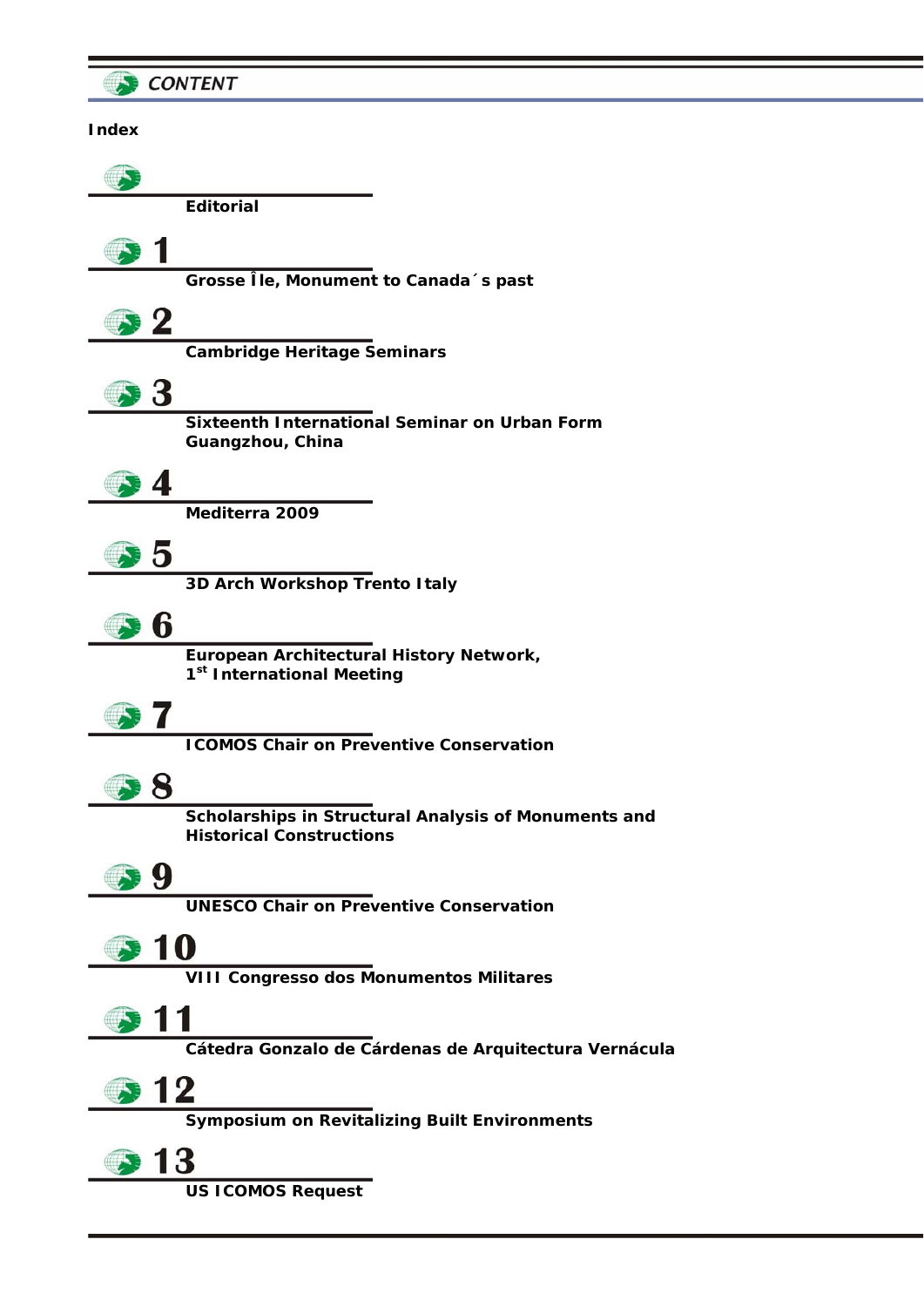## <span id="page-2-0"></span>*1. Grosse Île, monuments to Canada´s past*

*By Augusto Villalon Philippine Daily Inquirer First Posted 23:54:00 11/09/2008* 

MANILA, Philippines - Waves of immigrants bravely crossed the Atlantic from Europe in the mid 19th century, packed tightly into the holds of vessels, often enduring appalling travel conditions made somewhat bearable only by a single vision, the promise of starting a new life away from the poverty and famine of the Old World.

To fulfill their aspiration for a new life, immigrants tolerated untold hardship across the Atlantic until sailing at last into the St. Laurence River on the final leg of a long and torturous ocean voyage, the end of a long journey to attain that dream of disembarking at Québec, their port of entry to the New World and to a new life.

But before going ashore at Québec and into the New World there was one last obstacle.

All ships had to stop so immigrants could go through medical examination at the Canadian Quarantine Station at Grosse Île, a desolate, rocky island on the St. Laurence River close enough to the city but distant enough to protect city residents from disease.

At Grosse Île were disinfection facilities, diagnostic, medical and hospital services for immigrants, many of whom carried infectious diseases picked up from the wave of epidemics that spread throughout Europe after the 1815 Napoleonic Wars.

## **Irish tragedy**

Hastily constructed in 1832, the inadequate facilities at Grosse Île were stretched beyond their limit in 1847, when an unprecedented number of Irish fleeing the Great Famine (1845- 49) attempted to land in Québec.

Leaving Ireland already weakened by malnutrition and famine, immigrants arrived in a deplorable state, carrying highly infectious diseases and many stricken by typhus. Because the condition reached epidemic proportions, the overwhelmed personnel and inadequate facilities at Grosse Île could no longer support the sick.

Simply too weak to survive the long voyage, thousands of Irish died at sea and were simply buried in mass graves together with others who perished from disease at Grosse Île, a tragedy commemorated today by a lone Celtic Cross standing on a stone bluff overlooking the Saint Laurence River, now known as the Irish Memorial National Historic Site of Canada.

The Irish tragedy of 1847 changed immigrant accommodation facilities at Grosse Île. The island was divided into three sections, the sick to the east, healthy to the west, and administration functions at the center.

Guarded barriers and checkpoints assured segregation of the healthy from the sick. With the new system, immigrants were forced to endure the harsh realities of quarantine but now Grosse Île was better equipped to deal with them.

Twenty years later, responding to the demand of the Canadian government for more efficient quarantine services, the medical superintendent, Dr Frédéric Montizambert, reorganized the station in keeping with the era's latest discoveries in bacteriology.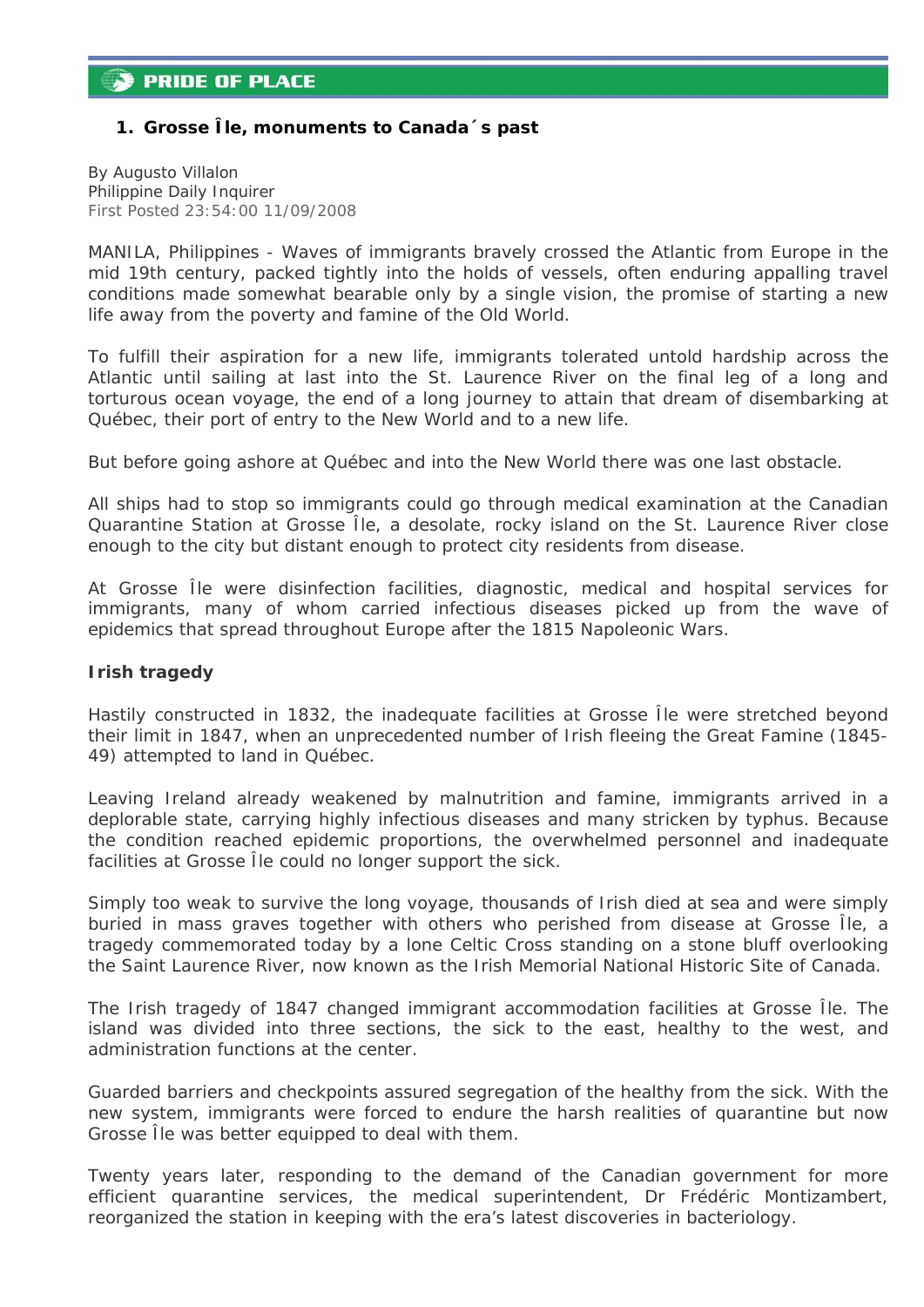He defined the three main roles to be performed by the quarantine station: disinfection, ship inspection, and the detention of the sick and healthy. He modernized facilities requiring ships and immigrants to subject themselves to strict health controls without any exceptions.

## **Closure and revival**

Two factors led to the closing of the Quarantine Station in 1937, the drop of immigrant arrivals in the early 20th century and phenomenal advances in microbiology and treatment of infectious diseases that rendered Grosse Île obsolete.

After a short revival as an experimental research station during World War II, Grosse Îlewas converted into an animal quarantine station when a government research program in veterinary pathology was conducted on the island. When the veterinary program ended in 1984, Grosse Île was declared a National Historic Site.

Now managed by Parks Canada, Grosse Île and the Irish Memorial National Historic Site of Canada commemorate the significance of immigration to Canada through the entry port of Québec, starting from the early 19th century and ending with the First World War.

The site commemorates the Irish immigrant tragedy at Grosse Île especially during the typhoid epidemic of 1847.

It also commemorates the 100-year long role of the island years as quarantine station for the Port of Québec, the main immigrant port of entry into Canada.

Finally, Grosse Île bears witness to the devoted work of Dr. Frédérick Montizambert in the field of preventive medicine and public health in Canada.

Grosse Île and the Irish Memorial National Historic Site of Canada were twinned in 1998 with the National Famine Museum of Strokestown Park in Ireland. Although separated by the Atlantic Ocean, each of the two heritage sites tell in their own way the same story of hope held by thousands of Irish immigrants who left their native land for the New World.

## **Boat ride**

The boat ride on the St. Laurence River from Québec to Grosse Île sails past city suburbs before reaching more pastoral scenery, waterfalls, waterside villages, and forests in autumn foliage until docking at Grosse Îlean hour later where Parks Canada officials and staff welcomed us to the Historic Site with lunch at the wooden cafeteria that formerly was one of the dormitories where healthy third-class hotel passengers were once billeted for quarantine observation. Second- and First-class passengers were assigned to better-appointed hotels corresponding to their status.

The Grosse Île story began with a walk into the wooden 1892 Disinfection Building next to the dock, where immigrants passed through to submit personal belongings for steam disinfection. Passengers were led to disinfection chambers and showers. Original disinfection chambers, boilers, steam equipment, dynamos, and showers remain, poignantly and silently introducing the immigrant experience beginning at the Disinfection Building.

Simple wooden buildings in the typical northeastern American style, once feared quarantine facilities, treatment clinics and hospitals where the battle against infectious diseases sometimes resulted in mass death are now quiet, empty architectural monuments that many years after its turbulent past are now set in bucolic, rural cultural landscape that is Grosse Île.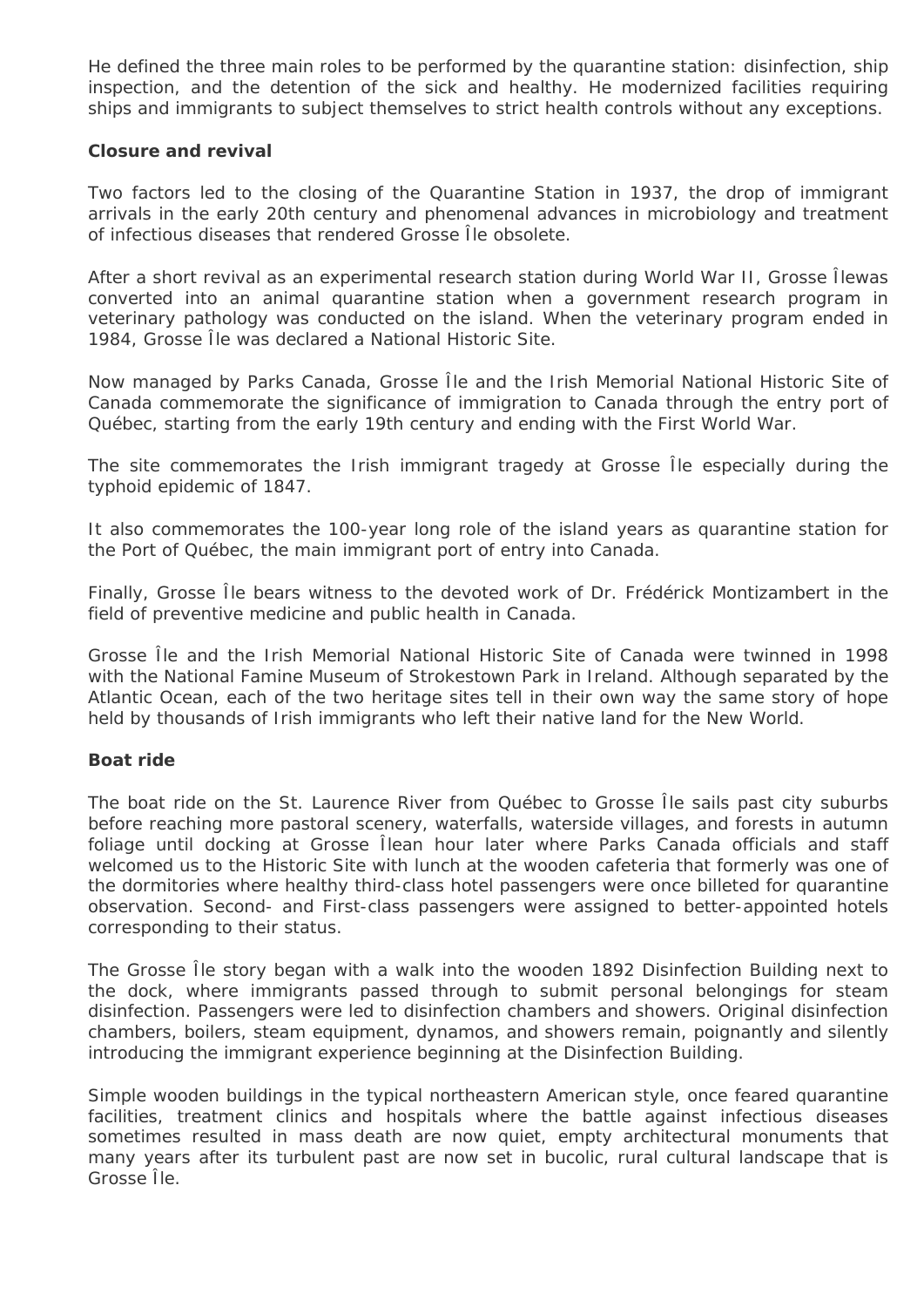Excellent conservation and interpretation efforts of Parks Canada bring the bittersweet Grosse Île story back to sad reality today, the buildings being mute testimony to the determination and hardship endured by immigrants for a new life, a chapter in Canadian history to be remembered with thanks by the young of the country.

*[E-mail the author at pride.place@gmail.com](#page-1-0)*

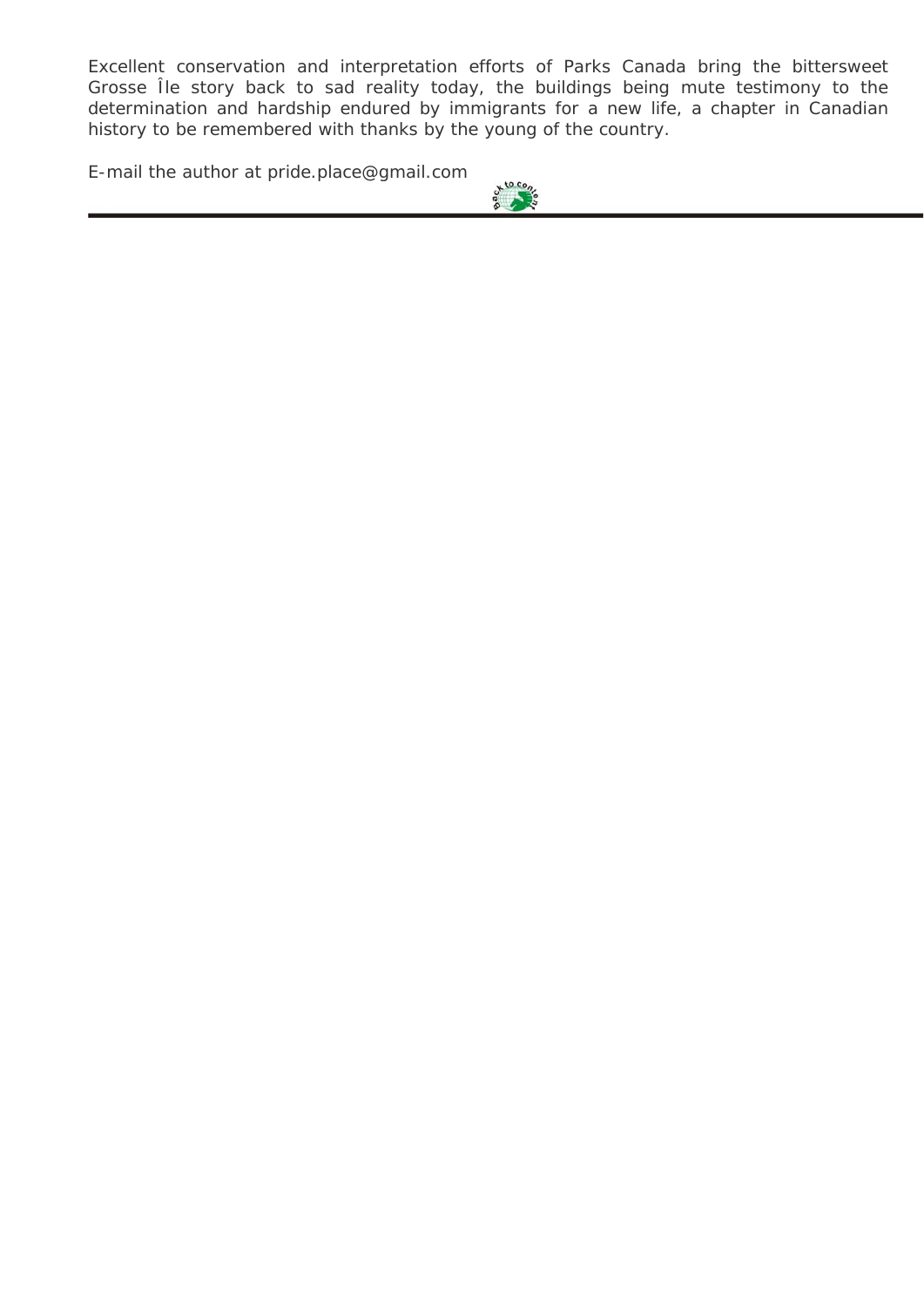## <span id="page-5-0"></span>*2. Cambridge Heritage Seminars*

#### **Call for papers**

For the past ten years the Cambridge Heritage Seminars have brought together researchers, policymakers, and practitioners to explore the most pressing issues in heritage studies today.

For its tenth anniversary in 2009, coinciding with the celebration of the 800th anniversary of the founding of the University of Cambridge, the Cambridge Heritage Seminar will focus on cultural heritage, architecture, and the built environment in the context of a rapidly globalising and modernising world. Taking historic cities as its departure point, the seminar asks: how can urban cultural landscapes be preserved and sustained, challenged as they are by development, legislation, and commodificationâ€"and what are the reasons for and outcomes of such preservation?

As scholars such as Patrick Wright, David Lowenthal, and Laurajane Smith argue, the emergence of a heritage consciousness in modernity has depended on a complex, changing relationship not just to what the built heritage is, but how it is valued: what a community reads into the heritage and what they hope to gain from it. Aided by legal protocols that standardise heritage into readymade frameworks of historical, political and economic value, such processes take place on numerous interacting levels "the local, the national, and the international" which rarely operate in harmony. Within an urban setting, where the built environment (and its ruins) produces and is produced by a changing relationship to the past, these issues are highlighted in an immediate and unavoidable way. With this awareness, the Seminar hopes to explore the challenges, contradictions, and complexities that arise in the contemporary analysis of the historic city.

The Seminar will follow three broad themes with associated case studies, for which proposals for papers are solicited:

Challenges: What are the most salient challenges and problems faced by historic cities and how are these currently being articulated? Within these articulations, how are changing values and attitudes toward the past weighed against the needs of the present?

Contradictions: On an urban scale, when and how does conservation cause harm, and does development intrinsically threaten the 'authenticity' of a place? Is the desire to maintain a historic site the very process that ends up altering and even destroying it? Can neglect amount to preservation? Are claims to the 'uniqueness' of a historic city ever meaningful, and how do they function on rhetorical and political levels?

Continuities: In the efforts to address these contradictions, how can the needs of historic cities be reconciled to continued growth, development, and modernisation? In what ways can sustainability of the urban historic environment be articulated, and to what effect? Is adaptive re-use an end or a means to an end? What opportunities exist for dialogue between researchers and policymakers that enables movement forward?

Workshop: In addition, each day will end with a workshop dedicated to Cambridge and other historic cities as in-depth case studies to use of the insights that emerge from the other sessions. This workshop will primarily be generated from delegates and participants.

Proposals are welcomed from all members of the research, policy and practitioner communities. Please send 500-word paper proposals to Afroditi Chatzoglou at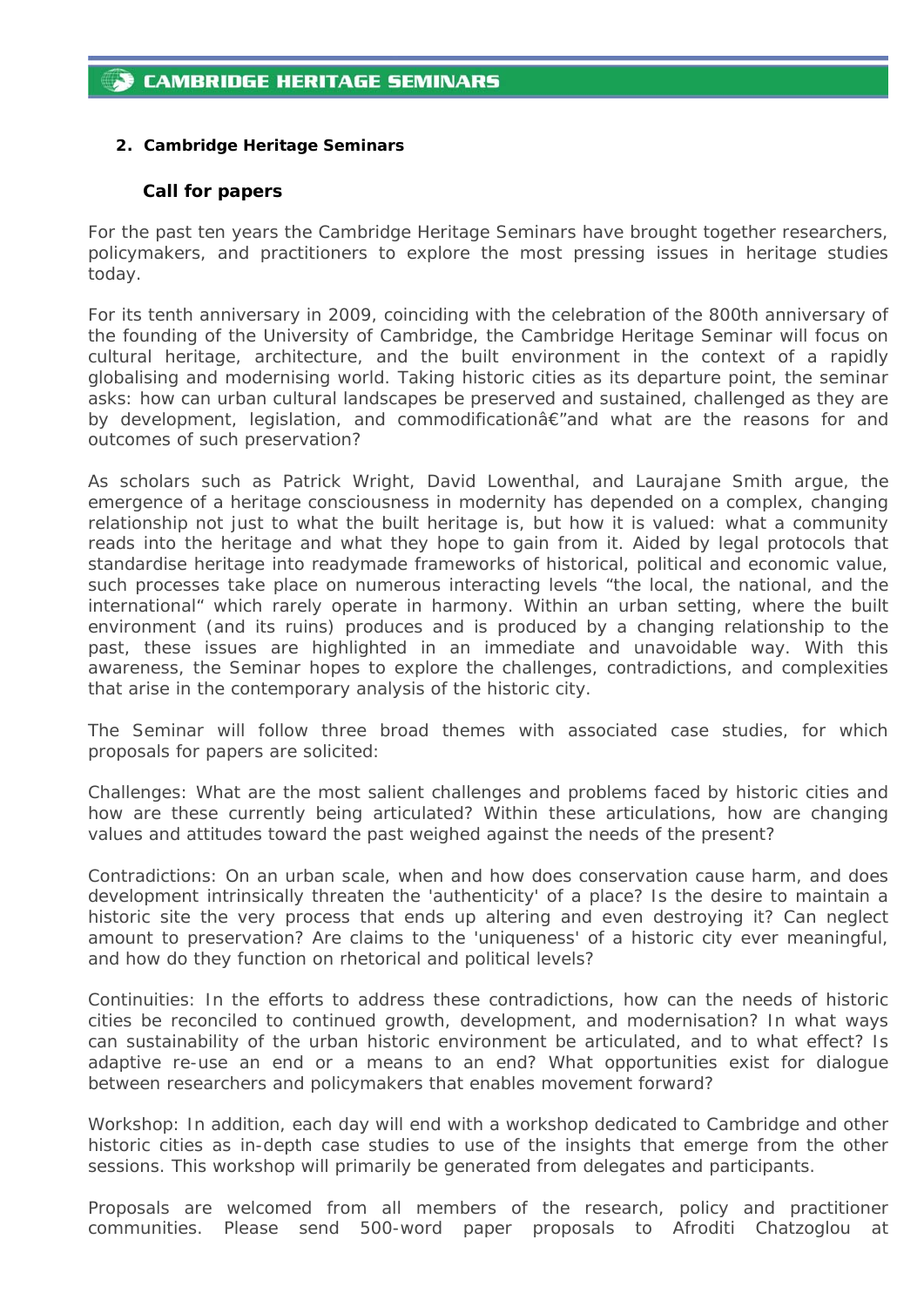[ac513@cam.ac.uk](mailto:ac513@cam.ac.uk) <mailto[:ac513@cam.ac.uk](mailto:ac513@cam.ac.uk)>, or any further enquiries and registrations to Shadia Taha at [st446@cam.ac.uk](mailto:st446@cam.ac.uk) <mailto:st446@cam.ac.uk>. Proposals should be sent in PDF or Word format and should include full contact information and a brief academic biography. Deadline for proposals is 15 November 2008; acceptance will follow shortly afterwards.

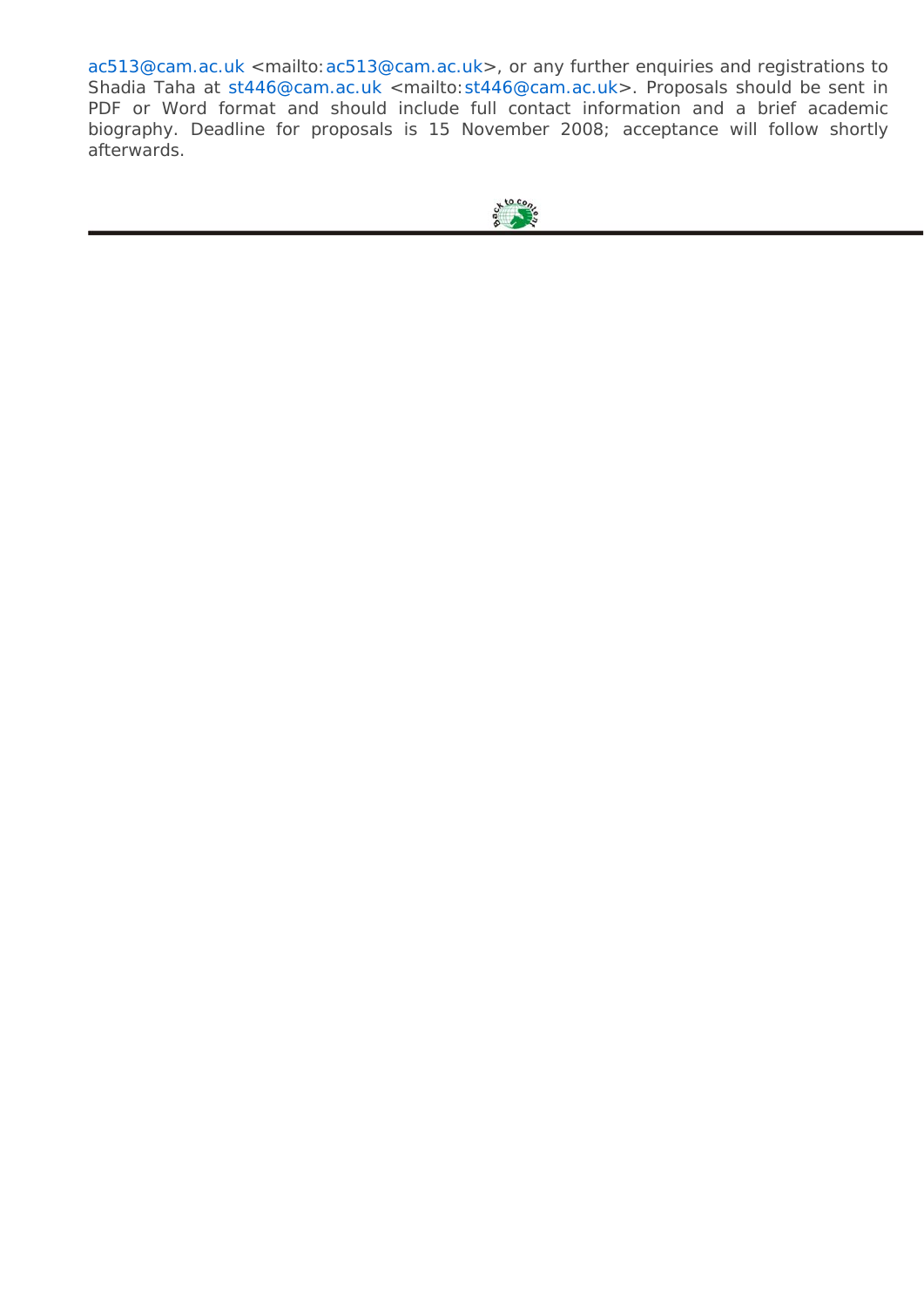## <span id="page-7-0"></span>*3. Sixteenth International Seminar on Urban Form Guangzhou, China*

## *4 -7 September 2009*

*Organizers: International Seminar on Urban Form South China University of Technology Guangzhou Urban Planning Bureau Urban morphology and urban transformation*  城市形态与城市转型第十六届国际城市形态论坛 *Welcome by the President of South China University of Technology* 

The Sixteenth International Seminar on Urban Form (ISUF 2009) will take place at South China University of Technology, Guangzhou, China in September 2009. This major conference, focusing on *Urban Morphology and Urban Transformation,* is recognition of a marked growth in the significance of urban morphology in research and practice in both China and overseas. I sincerely welcome conference participants to the University and look forward to sharing academic and professional experiences and developing inter-cultural communication. Yuanyuan Li, President.

## **Call for Papers**

The organizers and the Council of ISUF invite participation in the Conference by interested academics and professionals. Topics on which proposals are particularly welcome include: urban morphological theory; urban morphology, planning and design; urban morphology and architectural design; new developments in research on building typology; typological research, planning and design; cities in transition; cities in a global era; urban form in Asia; traditional urban form; urban heritage and change; geospatial technology in urban morphology. Proposals for papers should take the form of abstracts of papers, in either English or Chinese. They should be prepared in the following format: title of paper, author(s) name, affiliation, address, e-mail address, telephone number, keywords and 250 word abstract. They should be e-mailed to Professor Yinsheng Tian (ISUF2009@scut.edu.cn). More information is available on the ISUF website

[www.urbanform.org.](http://www.urbanform.org/)

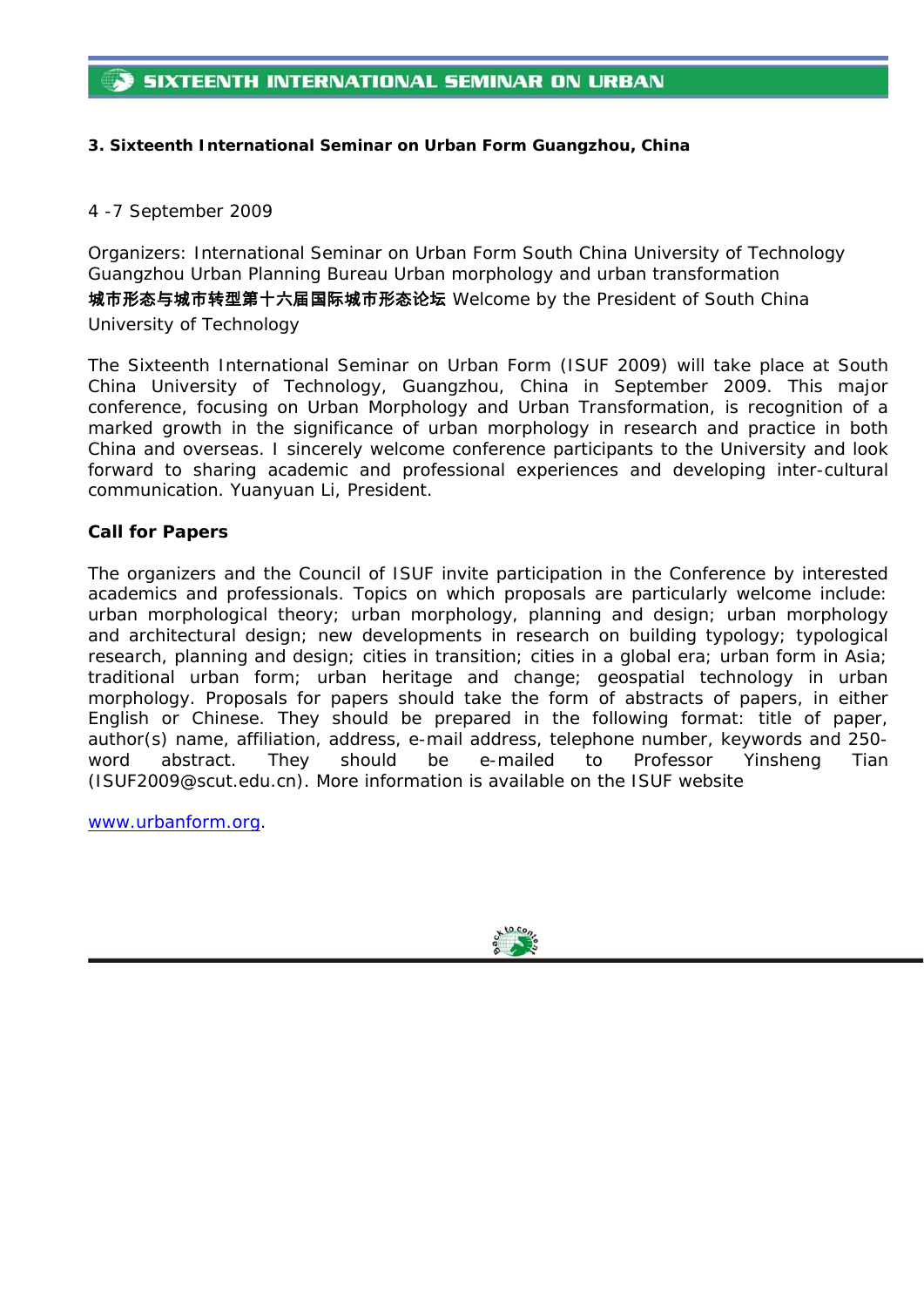## <span id="page-8-0"></span>*4. Mediterra 2009*

Dear colleagues and friends,

Information concerning Mediterra 2009

1st Mediterranean Conference on Earth Architecture It will take place from the 13-16 March 2009, in Cagliari, Sardinia, Italy.

Aims

Mediterra 2009 aims principally to state the art of research, to study recent achievements in heritage conservation and architectural design, to increase university and professional training and to gather the network activities developed in the Mediterranean region. Contribution

This 1st Conference will include specialists from throughout the Mediterranean region. It will also have a transdisciplinary contribution that will bridge natural sciences, social sciences, and professional practices. A new global challenge requires a broad definition of a new discipline, with earth architecture at the crossroads of the sciences. The Mediterranean Region, with its history of many cultures and civilizations, now emerges as the core of new political and societal challenges being shared among Europe, North Africa and the Middle East.

Program

Friday 13th - Opening of the Conference (Presentations related with the  $1<sup>st</sup>$  Theme) Saturday 14th - Conference (Presentations related with the 2nd and 3rd Themes). Official dinner. Sunday 15th - Conference and Closure (Presentations related with the 4th and 5th Themes) Monday 16th - Visit to earth architecture in Sardinia Organized by DiARCH Facoltà di Architettura, University of Cagliari (Italy) ESG Escola Superior Gallaecia (Portugal) CRATerre-ENSAG International Research Center and Unesco Chair earth architecture (France) RAS Regione Autonoma della Sardegna (Italy).

Under the Aegis of UNESCO World Heritage Centre ICCROM International Centre for the Study of the Preservation and Restoration of Cultural Property ICOMOS-ISCEAH International Scientific Committee on Earthen Architectural Heritage GCI Getty Conservation Institute

Themes

1. Anthropology, building cultures and cultural landscape 2. Archaeology, History, Lexicology 3. Conservation and management of cultural heritage 4. Research in construction, architecture, town planning and R & D 5. Education and public awareness Languages

French, English and Italian For more information Mediterra 2009 - Facoltà di Architettura - DiARCH Piazza d'Armi 16 - 09123 Cagliari - Italy E-mail mediterra@unica.it - Site <http://people.unica.it/mediterra/> Tel. (+39) 070 6755807 -Fax (+39) 070 6755816 We would appreciate diffusion of the event.

Best Regards, The Organizer Commission Maddalena Achenza, Universitá di Cagliari (Italy) Mariana Correia, Escola Superior Gallaecia (Portugal) Hubert Guillaud, CRATerre-ENSAG (France)

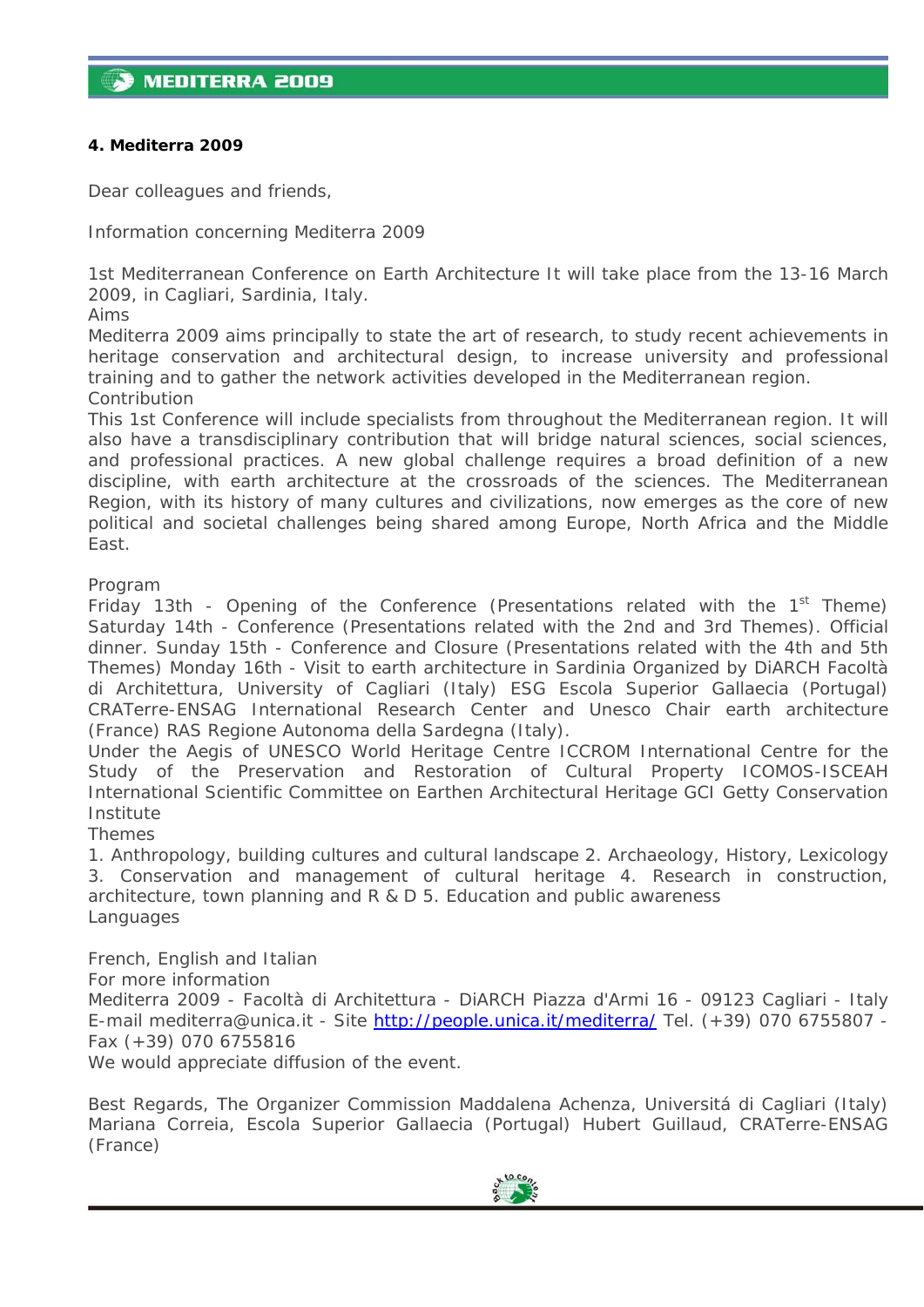# <span id="page-9-0"></span>**3D ARCH WORKSHOP TRENTO ITALY**

## *5. 3D Arch Workshop Trento Italy*

Dear friends and colleagues,

We are pleasure to invite you to the 3rd 3D-ARCH workshop on "3D Virtual

Reconstruction and Visualization of Complex Architectures" which will be held in Trento, Italy, on 25-28 February 2009 ([http://www.3d-arch.org](http://www.3d-arch.org/)).

It is a ISPRS / CIPA event organized by ETH Zurich - Chair of Photogrammetry and Remote Sensing [\(http://www.photogrammetry.ethz.ch](http://www.photogrammetry.ethz.ch/)), NRC Canada - Visual Information Technology Group

([http://iit-iti.nrc-cnrc.gc.ca/about-sujet/vit-tiv\\_e.html](http://iit-iti.nrc-cnrc.gc.ca/about-sujet/vit-tiv_e.html)) and FBK Trento - 3DOM Group [\(http://soi.fbk.eu/en/home](http://soi.fbk.eu/en/home)).

The event is the third in a row, after the 2005 event in Venice (<http://www.commission5.isprs.org/3darch05/>) and the 2007 in Zurich (<http://www.commission5.isprs.org/3darch07/>)

The main focus of the workshop will be the process of creating virtual environments from multiple data sources.

Topics include:

- Image- and Range-based 3D modeling of complex sites and architectures
- Data registration and integration
- Automated modeling techniques
- Procedural methods for architectural modeling
- Accuracy requirement and assessment for 3D reconstruction
- Visualization issues for large and complex sites
- Applications in cultural heritage and conservation policies

Important dates:

--------------\*\*\*\*\*\* abstract submission (one A4 page): December 1st, 2008

\*\*\*\*\*\* acceptance notification: December 20th, 2008 \*\*\*\*\*\* full paper submission: January 30th, 2009

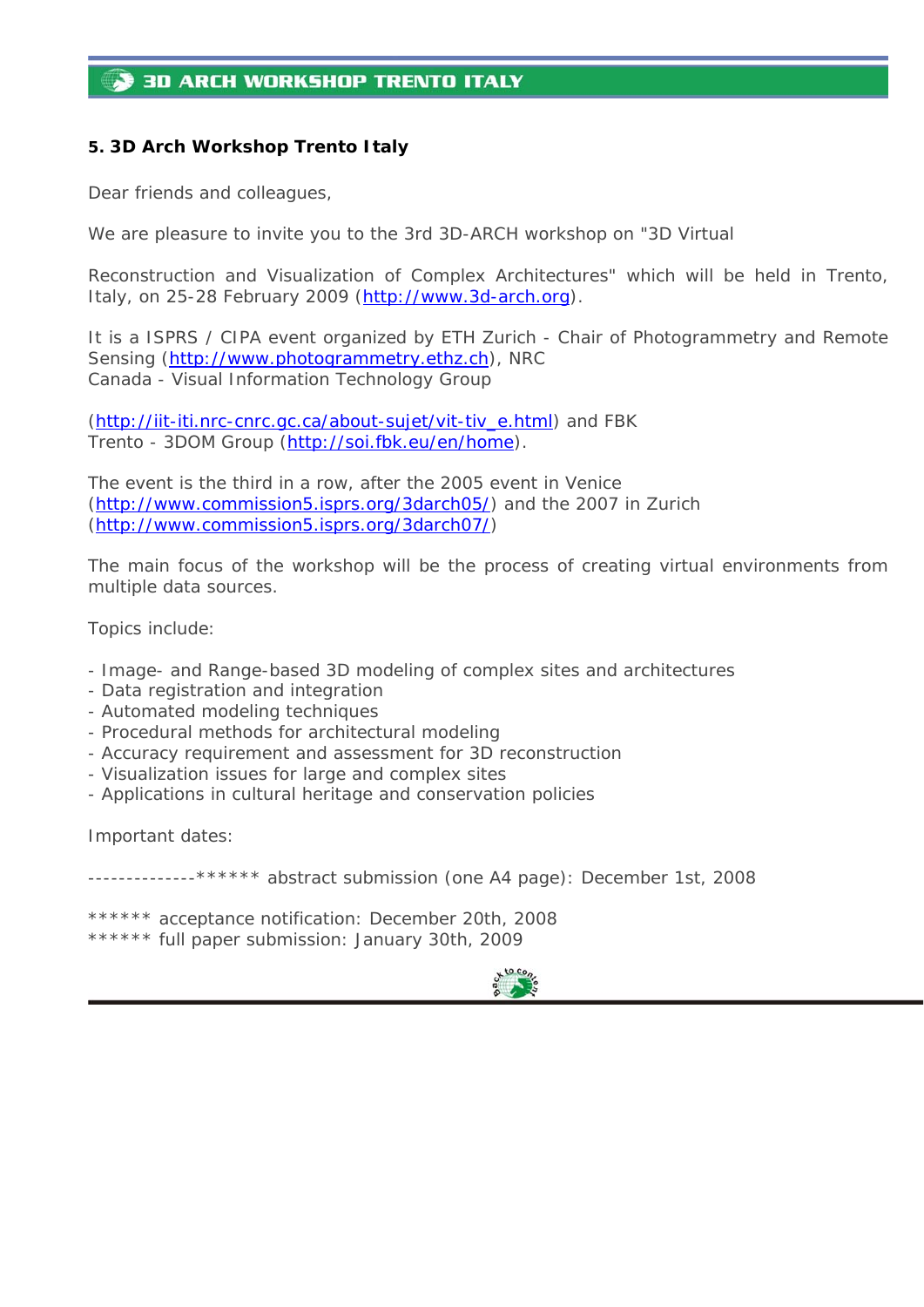# <span id="page-10-0"></span>**EUROPEAN ARCHITECTURAL HISTORY NETWORK**

## *6. European Architectural History Network. 1st International Meeting*

1st International Meeting Guimarães, Portugal, June 17-20, 2010 Last Reminder: Call for Session and Round-table Proposals Deadline: December 19th, 2008

The time has come for scholars who share research and teaching objectives in architectural history to gather at a single pan-European meeting. In accordance with the EAHN mission statement, this meeting proposes to increase the visibility of the discipline, to foster transnational, interdisciplinary and multicultural approaches to the study of the built environment, and to facilitate the exchange of research results in the field. Though the scope of the meeting is European, members of the larger scholarly community are invited to submit proposals related not only to Europe's geographical framework, but also to its transcontinental aspects.

The main purpose of the meeting is to map the general state of research in disciplines related to the built environment, to promote discussion of current themes and concerns, and to foster new directions for research in the field. Session proposals are intended to cover different periods in the history of architecture and different approaches to the built environment, including landscape and urban history. Parallel sessions will consist of either five papers or four papers and a respondent, with time for dialogue and questions at the end. In addition, a limited number of round-table debates addressing burning issues in the field will also take place at the meeting. Proposals are sought for round-table debates that re-map, re-define, and outline the current discipline. They will typically consist of a discussion between panel members and encourage debate with the audience. The goal is to create a forum in which different scholars can resent and discuss their ideas, research materials and methodologies.

Scholars wishing to chair a scholarly session or a round-table debate at he 2010 EAHN Meeting in Guimarães, Portugal, are invited to submit roposals by December 19th, 2008 to: [jorge.correia@arquitectura.uminho.pt](mailto:jorge.correia@arquitectura.uminho.pt)

Prof. Jorge Correia, General Chair of the EAHN 1st International Meeting, AAUM, Departamento Autónomo de Arquitectura, Universidade do Minho, Campus Azurém, 4800- 058 Guimarães, Portugal. Phone: +351 253510503. Membership will be required to chair or present research at the meeting. To join EAHN, write to [eahn.office@gmail.com](mailto:eahn.office@gmail.com) Proposals in English of no more than 400 words including a session or round-table title should summarize the subject and the premise. Please, include name, professional affiliation (if applicable), address, telephone and fax numbers, e-mail address, and a current CV. Proposals and short CVs should be submitted by e-mail, including the text in both the body of the e-mail and in the attachment.

Session and round-table proposals will be selected on the basis of merit and the need to organize a well-balanced program. A few open sessions or round-tables may be organized by the Advisory Committee, depending on the response to the following call for papers.

EAHN [c/o TU Delft ®MIT - Faculty of Architecture P.O. Box 5043 2600 GA Delft](#page-1-0)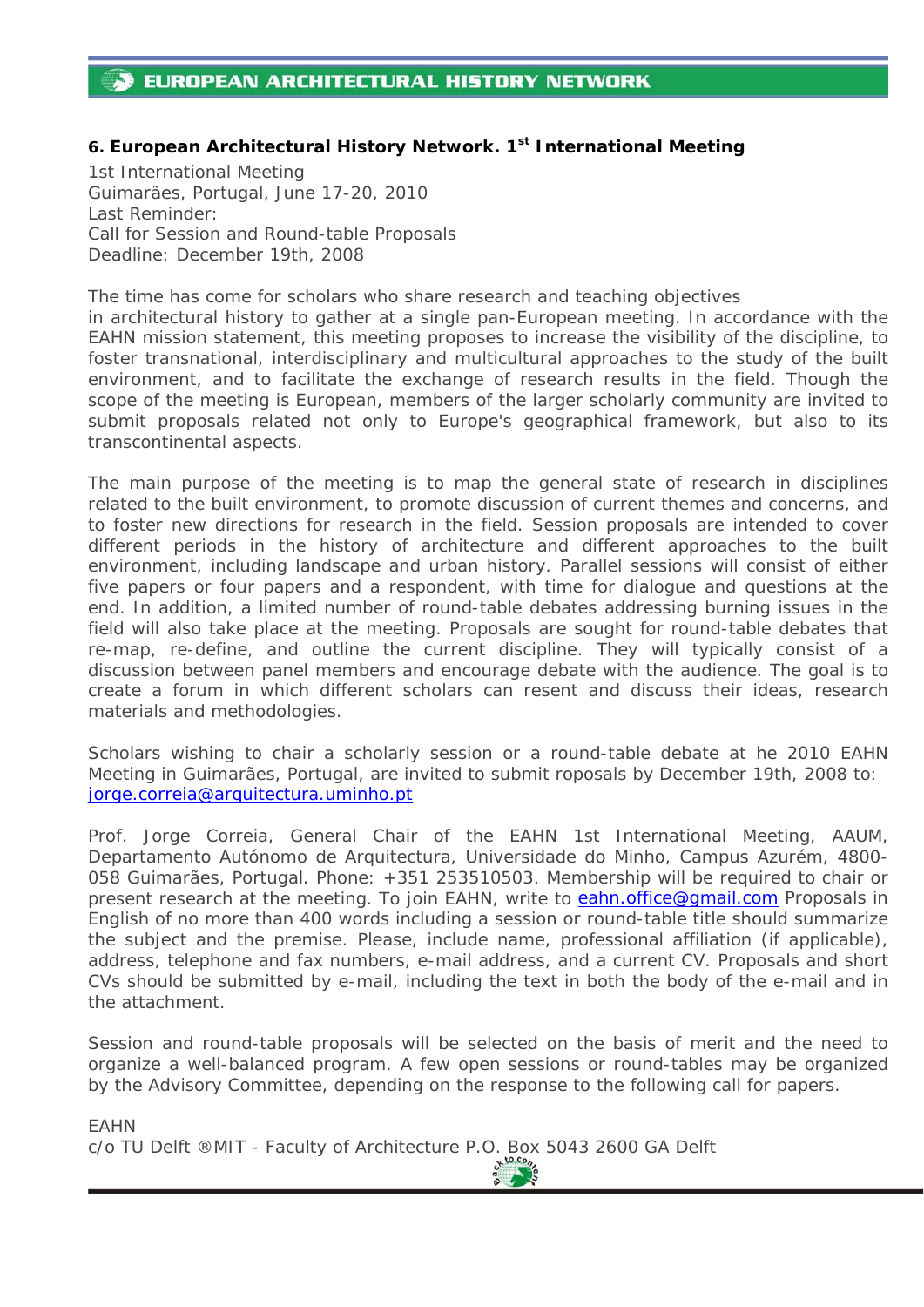## <span id="page-11-0"></span>**ICOMOS SCIENTIFIC COMMITTEE THEORY AND PHILOSOPHY** OF CONSERVATION

#### *7. ICOMOS Scientific Committee Theory and Philosophy of Conservation*

The ICOMOS Scientific Committee Theory and Philosophy of Conservation and Restoration Conference, the ICCROM and the Fondazione Romualdo Del Bianco are pleased to invite to the international conference *The Image of Heritage: Changing Perceptions–* Permanent Responsibilities, which will be held in Florence, March 7<sup>th</sup>-8<sup>th</sup> 2009; the conference, in particular, wants to analyse the changed manner of perception of the cultural heritage due to the current rapid development of tourism and the media and their increasing accessibility.

Two forms of active participation at the conference are envisaged:

#### **- As speaker**

In this case you should present an abstract (see the instruction in attachment) within next **December 31st 2008 to** 

[icomos.theory@fondazione-delbianco.org](mailto:icomos.theory@fondazione-delbianco.org)

The scientific committee will select all the abstract received within January 20<sup>th</sup> and within February 20<sup>th</sup> the full text of the paper must be delivered

## **- As Auditor**

It is sufficient to fill up the registration form and the payment of the Registration fees (all these information are on [http://www.fondazione](http://www.fondazione-delbianco.org/seminari/progetti_prof/progview_PL.asp?start=1&idprog=104)[delbianco.org/seminari/progetti\\_prof/progview\\_PL.asp?start=1&idprog=104](http://www.fondazione-delbianco.org/seminari/progetti_prof/progview_PL.asp?start=1&idprog=104)) within next **January 31st 2009** 

All the other information about the conference (presentation and purposes of the conference, tentative program, accommodation, etc.) are on [http://www.fondazione](http://www.fondazione-delbianco.org/seminari/progetti_prof/progview_PL.asp?start=1&idprog=104)[delbianco.org/seminari/progetti\\_prof/progview\\_PL.asp?start=1&idprog=104](http://www.fondazione-delbianco.org/seminari/progetti_prof/progview_PL.asp?start=1&idprog=104) or can be obtained by writing to *icomos.theory@fondazione-delbianco.org* 

**Your co-operation in spreading the information to the other colleagues and members of your committee should be appreciated.** We remain at your disposal for further information and thank you in advance.

All the other information about the conference (presentation and purposes of the conference, tentative program, accommodation, etc.) are on [http://www.fondazione](http://www.fondazione-delbianco.org/seminari/progetti_prof/progview_PL.asp?start=1&idprog=104)[delbianco.org/seminari/progetti\\_prof/progview\\_PL.asp?start=1&idprog=104](http://www.fondazione-delbianco.org/seminari/progetti_prof/progview_PL.asp?start=1&idprog=104) or can be obtained by writing to [icomos.theory@fondazione-delbianco.org](mailto:icomos.theory@fondazione-delbianco.org) [www.fondazione](http://www.fondazione-delbianco.org/)[delbianco.org](http://www.fondazione-delbianco.org/)

Yours sincerely.

Simone Giometti.

Secretary General

Fondazione Romualdo Del Bianco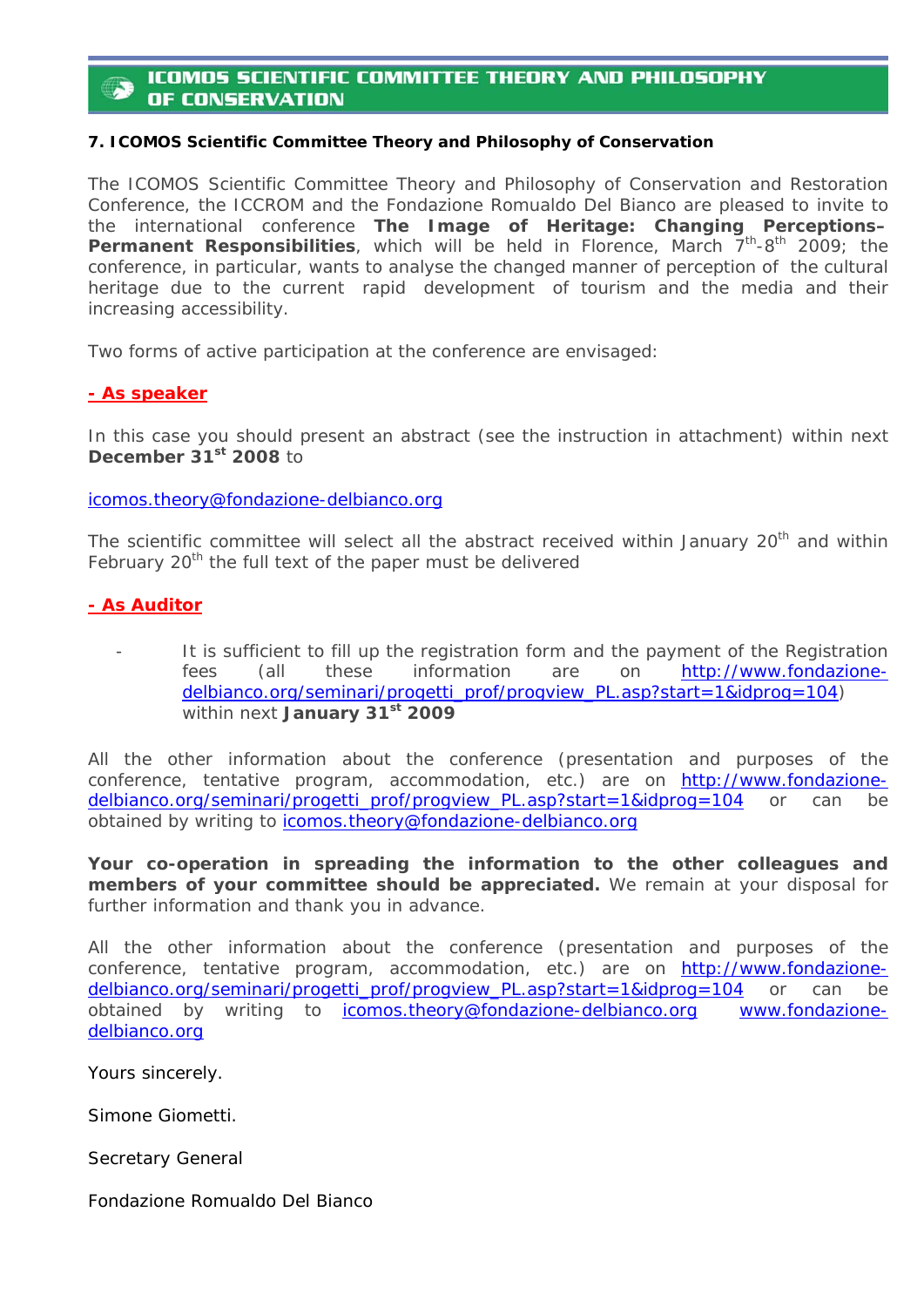Secretariat of the ICOMOS Scientific Committee Theory and Philosophy of Conservation and Restoration

tel. +39 055 21 60 66 fax +39 055 28 32 60

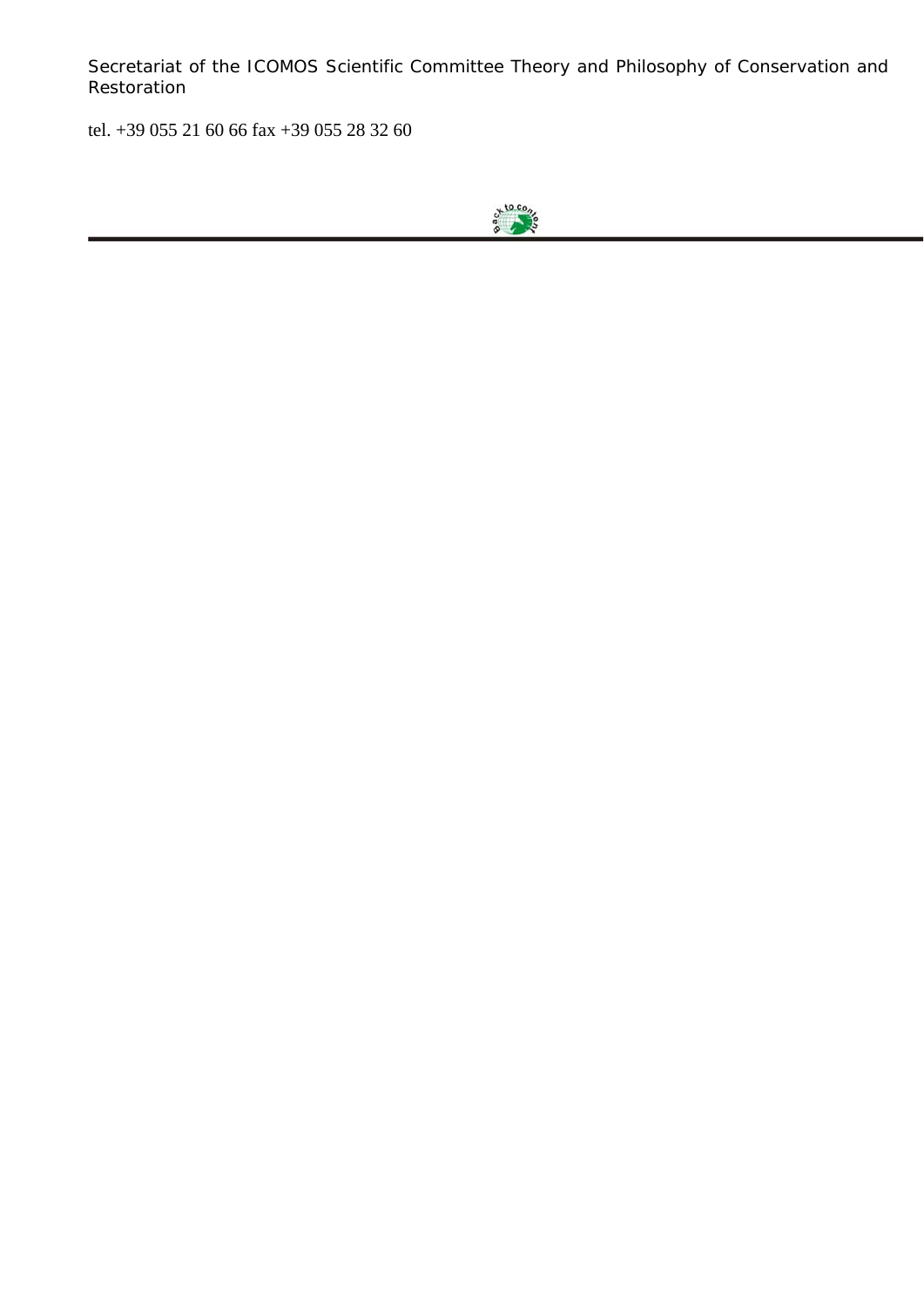## <span id="page-13-0"></span>**SCHOLARSHIPS IN STRUCTURAL ANALYSIS OF MONUMENTS AND HISTORICAL CONSTRUCTIONS**

#### *8. Scholarships in Structural Analysis of Monuments and Historical Constructions*

Applications for the **Advanced Masters in Structural Analysis of Monuments and Historical Constructions**, approved and financially sponsored by the European Commission within the framework of the Erasmus Mundus Programme, have just opened.

This Master Course is organized by a Consortium of leading European Universities/Research Institutions in the field, composed by **University of Minho** (coordinating institution, Portugal), the **Technical University of Catalonia** (Spain), the **Czech Technical University in Prague** (Czech Republic), the **University of Padua** (Italy) and the **Institute of Theoretical and Applied Mechanics of the Czech Academy of Sciences** (Czech Republic). The course combines the most recent advances in research and development with practical applications.

A significant number of **scholarships**, ranging from 4000 to 21000 Euro, are available to students of any nationality.

The Consortium is also available to host outstanding **third-country scholars** who are interested in contributing to the Master Course Programme. Interested third-country scholars may receive scholarships for teaching and research activities for a period of up to three months.

Please find full details on the MSc programme, as well as electronic application procedure, on the website:

**<http://www.msc-sahc.org/>**

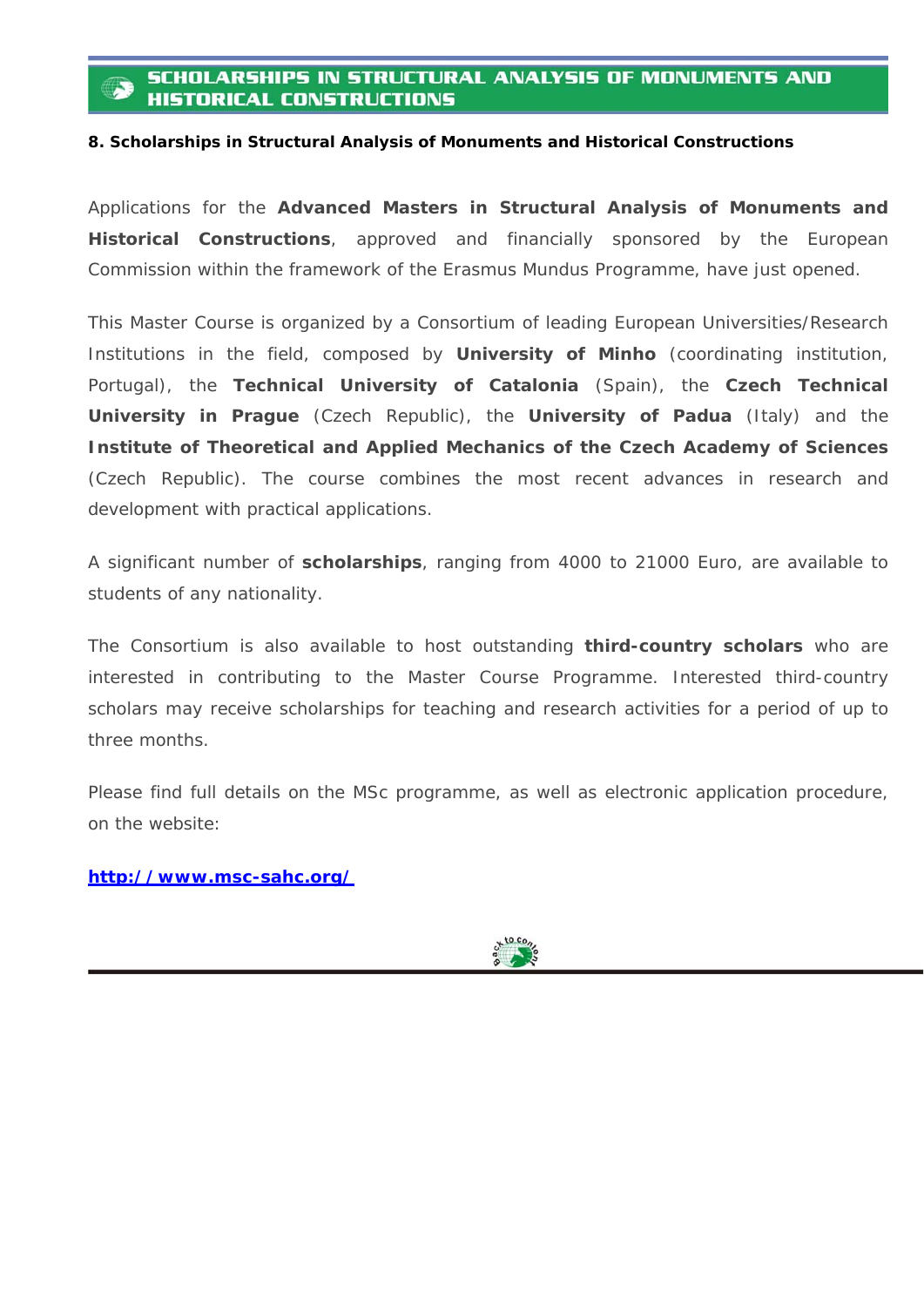# <span id="page-14-0"></span>UNESCO CHAIR ON PREVENTIVE CONSERVATION

## *9. UNESCO Chair on Preventive Conservation*

The Raymond Lemaire International Centre for Conservation (RLICC) at the Katholieke Universiteit Leuven is pleased to announce the inauguration of the *UNESCO Chair on Preventive Conservation, Maintenance and Monitoring of Monuments and Sites on 24-25 March 2009* in Leuven.

The importance of regular maintenance and preventive interventions on built heritage was stressed already in the Venice Charter (1964) and promoted worldwide by the World Heritage Convention (1972). According to these texts preventive attitude implies adequate technical improvement, proper management and social involvement.

The UNESCO chair will be established at the RLICC (K.U.Leuven) in collaboration with Monumentenwacht Vlaanderen (MWVl) and the University of Cuenca (Ecuador). It aims at identifying research and educational activities in the field of preventive conservation, maintenance and monitoring of monuments and sites, so as to contribute to

- 1. Identifying the particularities of preservation policies and practices;
- 2. Developing new appropriate tools and techniques to improve preventive preservation strategies;
- 3. Developing legal frameworks, policies and exemplary field applications considering the variety of cultural and social contexts.

On the 24th of March, at the inauguration ceremony keynote speeches will address the nature and importance of preventive conservation. On the 25th of March, three thematic seminars will be organized to promote academic exchange on topics related to preventive conservation, maintenance and monitoring of monuments and sites. International best practices in this field will also be presented.

## **Tentative program**

24 March 2009, University Hall, Naamsestraat

22, Leuven, Belgium

- 10.00 13.00 Inauguration ceremony
- 13.00 14.30 Walking lunch
- 14.30 18.00 Keynote speeches on topics of Preventive Conservation
- 19.00 Official dinner

25 March 2009, Arenberg Castle, Kasteelpark Arenberg 1, Heverlee, Belgium

09.00 - 12.00 Thematic seminar A: recording, documentation and information system for monitoring for preventive maintenance

- 12.00 14.00 Lunch/Demonstration of inspection by Monumentenwacht Vlaanderen
- 14.00 16.30 Thematic seminar B: legislation and economy
- 16.30 19.00 Thematic seminar C: social aspects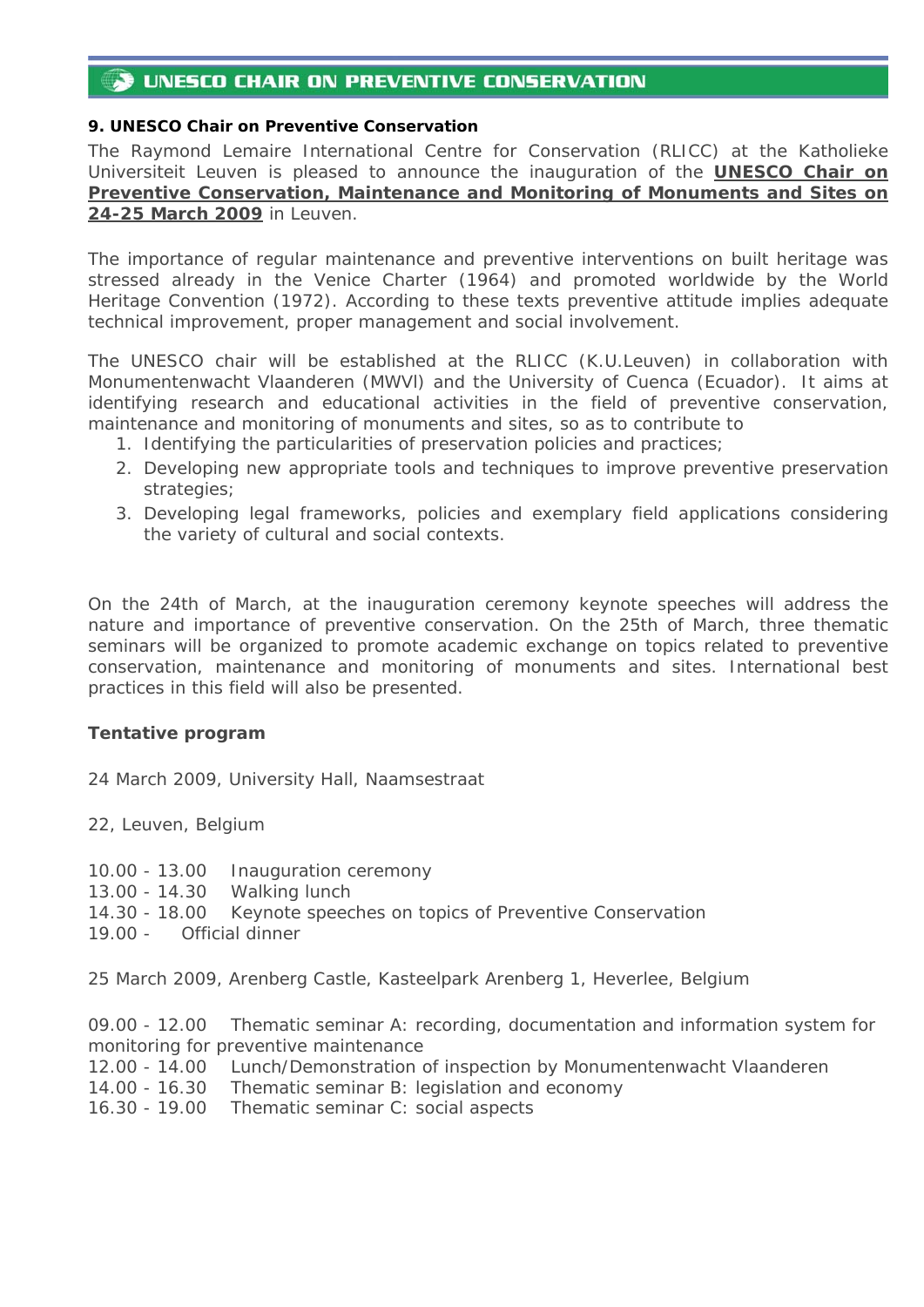## **Call for posters**

Participants to the seminars are welcome to present their research and best practices as posters at the inauguration. A limited number of these who request the possibility for oral presentation will be selected to present their contribution at the seminars on the second day.

Further details and updates will be available at the chair's website <http://precomos.org/>and the website of RLICC <http://sprecomah.eu/rlicc> . There are a limited number of grants available for participants to the seminar, in first instance for participants who are selected for oral presentation.

## **Contact:**

Mrs Hannelore De Keyser, Program Officer Raymond Lemaire International Center for Conservation, K.U.Leuven Kasteelpark Arenberg 1, bus 2431 B-3001 Leuven (BEL) Tel.: +32 16 32.17.48 Fax.: +32 16 32.19.83 E-mail: [rlicc@asro.kuleuven.be](mailto:rlicc@asro.kuleuven.be)

We like to inform you that a related conference Heritage Care through Active Citizenship: European Conference on Civil Society Organisations active in the Field of Heritage takes place in Mechelen, Belgium on March 23-24, 2009. Participants interested to participate in this conference on March 23 can contact the organisers (see [http://www.heritageorganisations.eu](http://www.heritageorganisations.eu/) [\).](#page-1-0)

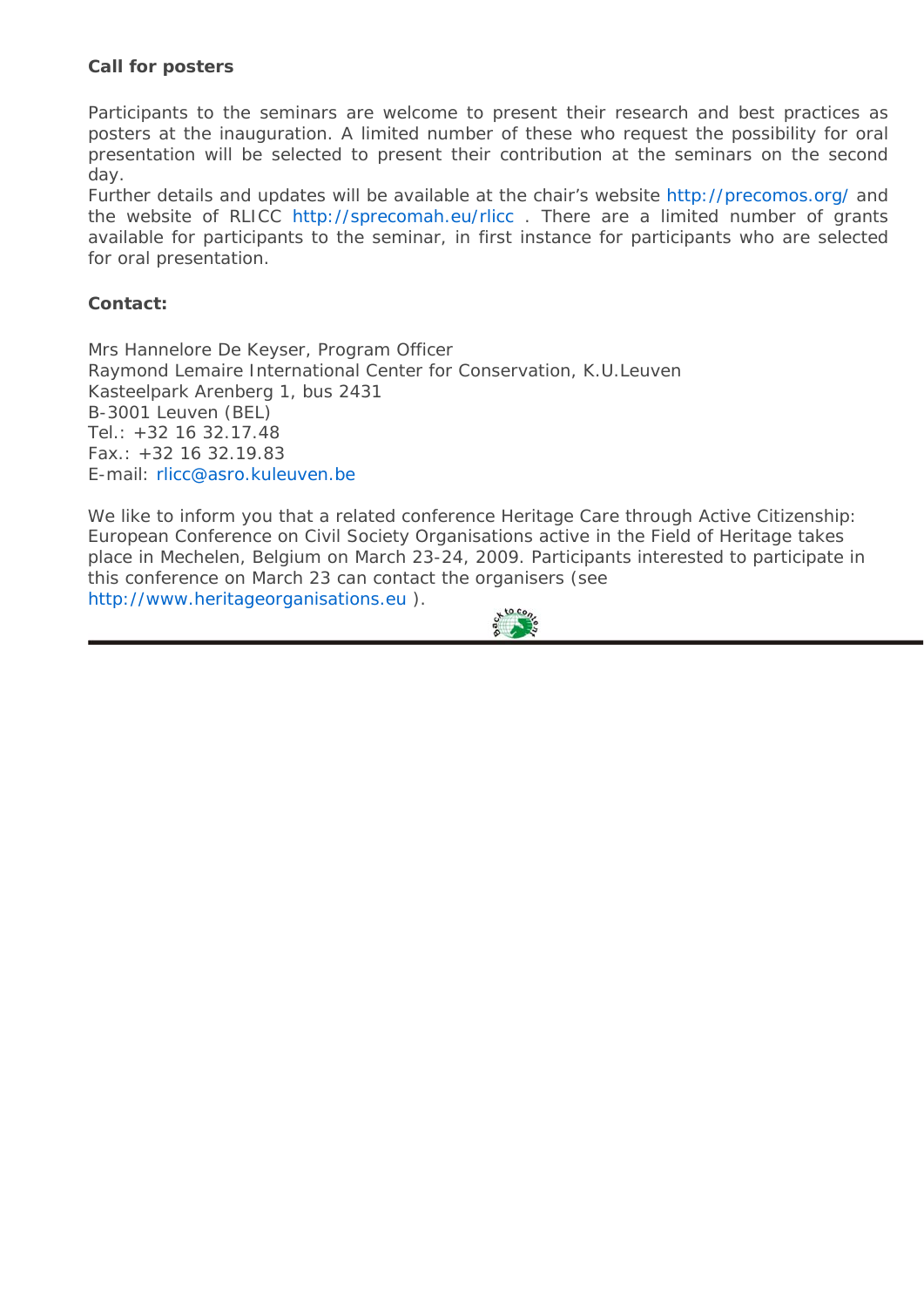#### <span id="page-16-0"></span>**VIII CONGRESSO DOS MONUMENTOS MILITARES** 53

#### *10. VIII Congresso dos Monumentos Militares*

Nesta edição terá como tema: "A Fortificação Costeira: dos primórdios à modernidade", é uma iniciativa da Associação Portuguesa dos Amigos dos Castelos (APAC), em parceria com a Universidade do Algarve. O evento vai decorrer em Faro, no Algarve, Portugal, entre os dias 27 e 29 de novembro de 2008.

O website e o Banco de Dados Mundial sobre Fortificações (www.fortalezas.org), que já está disponível ao público, será lançado internacionalmente durante este VIII Congresso, por seu criador e coordenador Roberto Tonera, arquiteto da Universidade Federal de Santa Catarina – UFSC, que apresentará uma comunicação sobre o tema (veja informação abaixo).

Para outras informações e para visualizar a programação completa do evento, acesse <http://www.fortalezasmultimidia.com.br/novidades/ou> clique no link "Saber mais"ao lado.

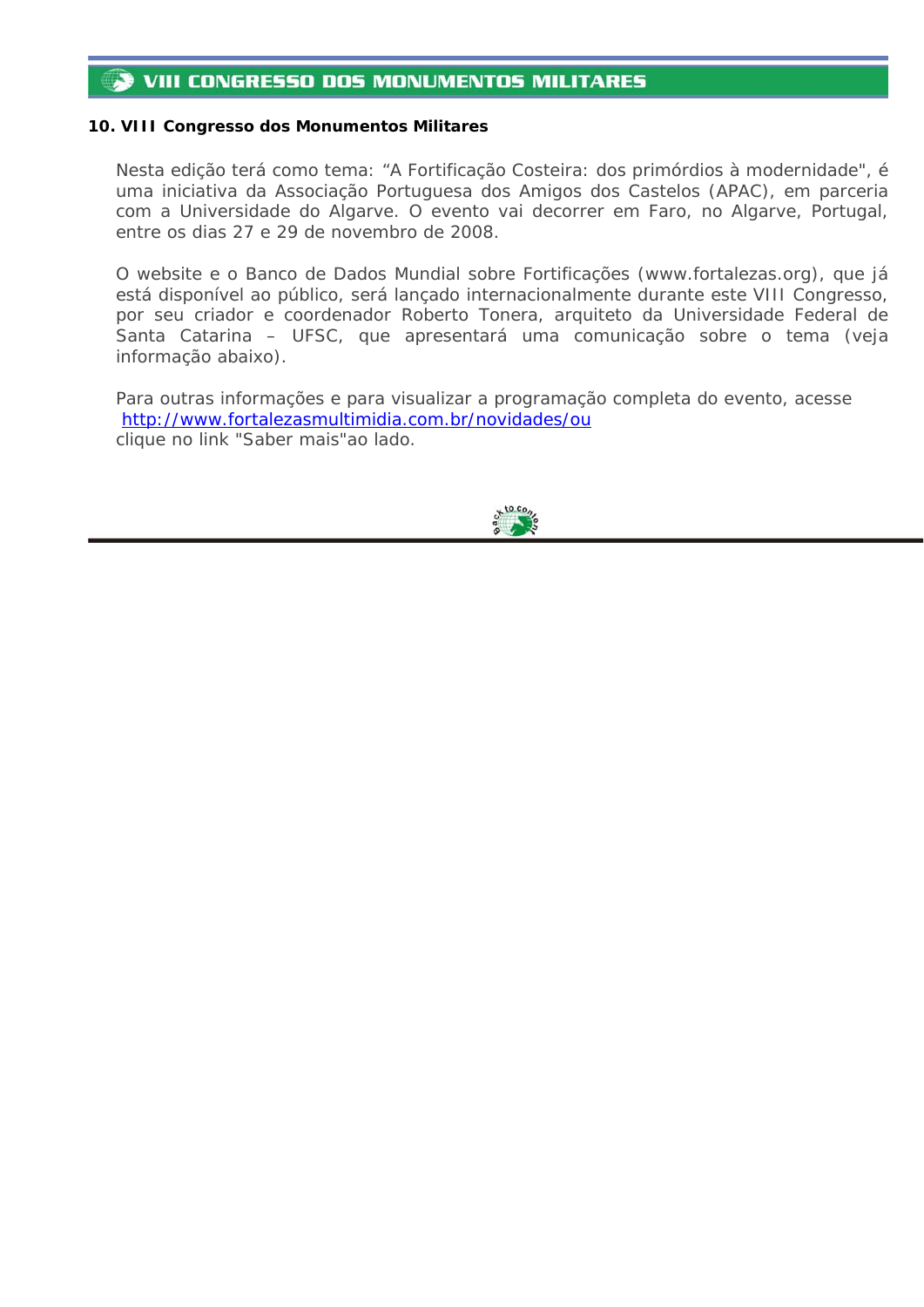# <span id="page-17-0"></span>**CÁTEDRA GONZALO DE CÁRDENAS DE ARQUITECTURA VÉRNACULA EN CUBA**

#### *11. Cátedra Gonzalo de Cárdenas de Arquitectura Vernácula en Cuba*

La Cátedra Gonzalo de Cárdenas de Arquitectura Vernácula convoca a la celebración de sus VI Jornadas Técnicas, que se celebrarán del 2 al 5 de marzo de 2009, con el auspicio de la Fundación Diego de Sagredo de España y de la Oficina del Historiador de la Ciudad de La Habana, en conmemoración del 105 aniversario del nacimiento del ilustre arquitecto Gonzalo de Cárdenas.

Como es habitual, las VI Jornadas tedrán como tema central todo lo relacionado con lo vernáculo y en especial este año, los estragos causados en el patrimonio vernáculo construido por la pasada temporada ciclónica en El Caribe, caracterizada por su impacto ambiental, la velocidad de los vientos, las intensas lluvias y las penetraciones del mar, con la concurrencia de huracanes como Ike, el Gustav y el Paloma.

Para cualquier información adicional puede dirigirse a:

[dtaboada@dap.ohc.cu](mailto:dtaboada@dap.ohc.cu)

en el área académica y a [eventos@viajessancristobal.cu](mailto:eventos@viajessancristobal.cu) de la Agencia de Viajes San Cristobal de la Oficina del Historiador para lo relacionado con transporte y hospedaje.

Detalles de la Cátedra Gonzalo de Cárdenas de Arquitectura Vernácula

**Fecha**: 2 a 5 de marzo de 2009

**Lugar**: Centro Histórico de La Habana Vieja, Patrimonio de la Humanidad, con sede posiblemente en la Biblioteca Pública Rubén Martínez Villena, en la Plaza de Armas.

**Costo de Inscripción**: solicitar información a Viajes San Cristobal con correo [eventos@viajessancristobal.cu](mailto:eventos@viajessancristobal.cu)

**Fecha Limite** para participar como conferencista (45 minutos) o comunicación (15 minutos), 15 de febrero de 2009. Tiene que enviar resumen 1 cuartilla de texto de tema y síntesis curricular.

#### **Idioma oficial**: español

**Costo** de Alojamiento, propuestas de hoteles, etc, solicitar información a Viajes San Cristobal correo [eventos@viajessancristobal.cu](mailto:eventos@viajessancristobal.cu)

#### **Programa preliminar:**

- **2 de marzo- inauguración, entrega de credenciales.**
- **3 de marzo- Primera Jornada Técnica**

**4 de marzo- Segunda Jornada Técnica**

**5 de marzo- Tercera Jornada Técnica y Clausura.**

**Notas:** las conferencias y comunicaciones se evaluarán inmediatamente y se les comunicará a los interesados para su conocimiento. Para evaluarlos deben presentar un resumen de aproximadamente 1 cuartilla del texto.

Cada Jornada incluye dos conferencistas, uno extranjero y otro nacional. Los demás son comunicadores. Los conocidos hasta ahora prometen ser magistrales.

En el momento de la inscripción deberá entregarse el texto completo (escrito y digital) y el Power Point correspondiente.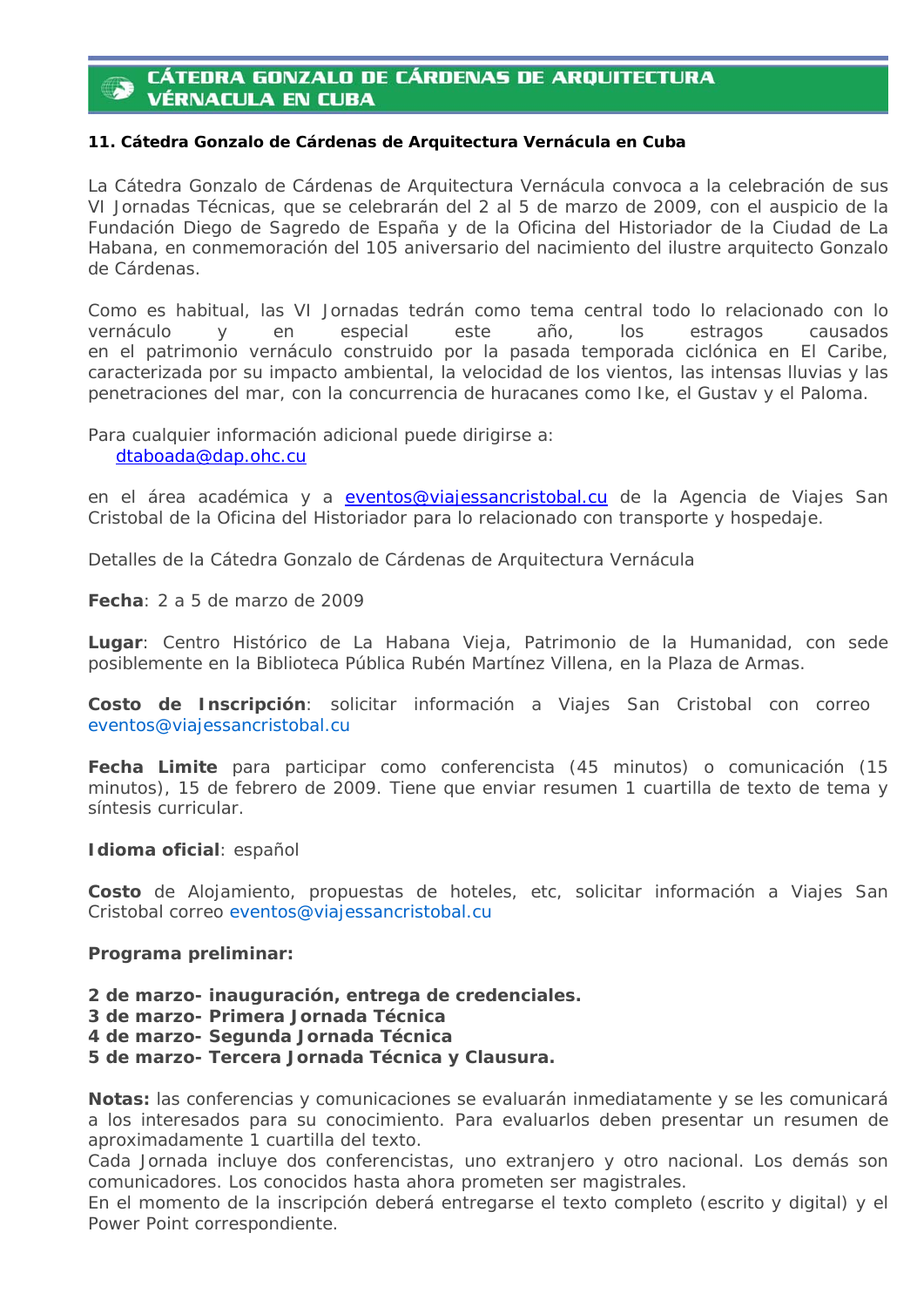Durante el evento no se contemplan visitas o excursiones organizadas.

Our colleague María Inés Subercaseaux write: This is good to be sent to the CIAV, and a nice place to be in winter. MIS

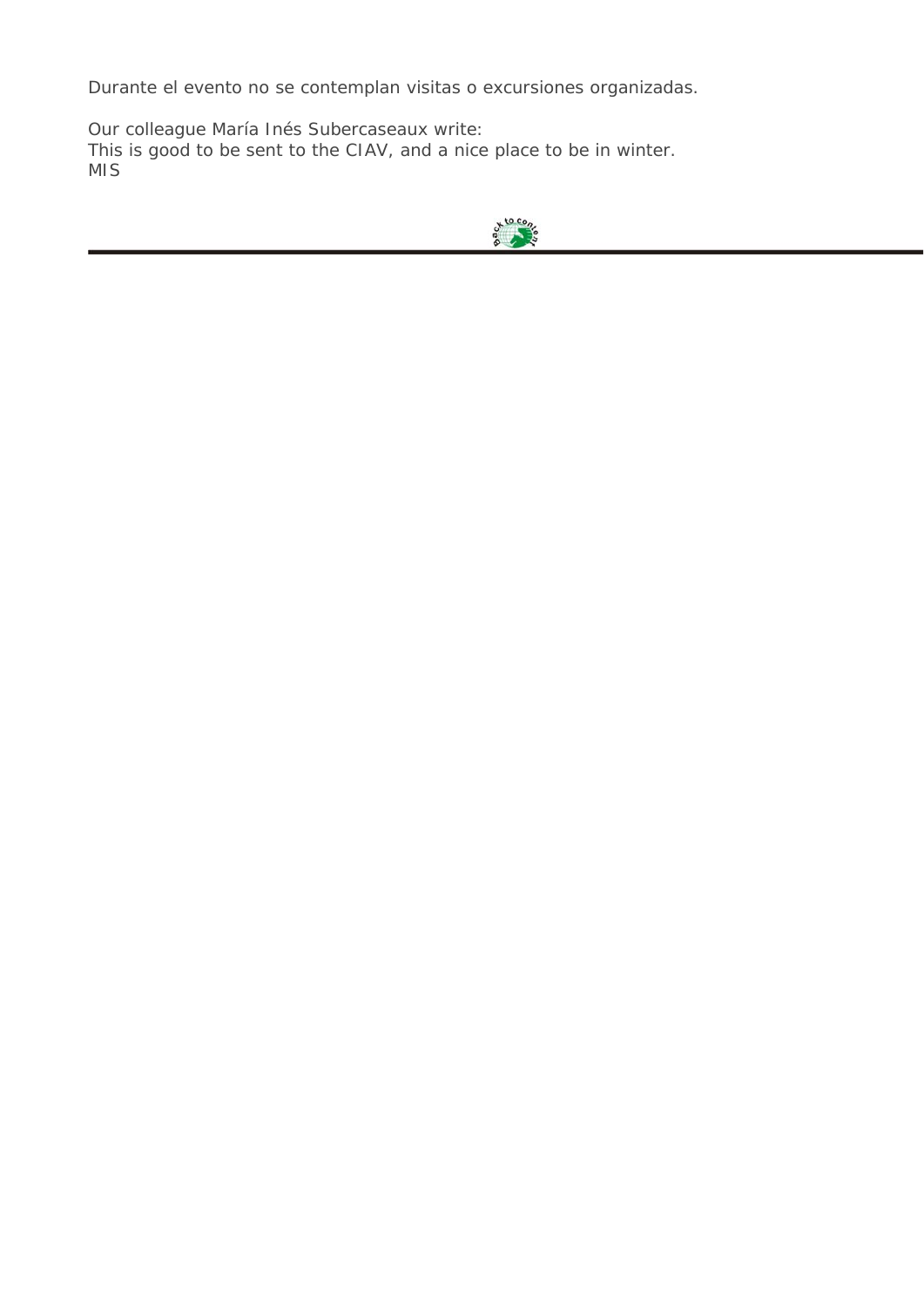# <span id="page-19-0"></span>**SYMPOSIUM ON REVITALIZING BUILT ENVIRONMENTS**

## *12. Symposium on Revitalizing Built Environments*

The Symposium on 'Revitalizing Built Environments and Requalifying Old Places for New Uses' and related activities will be held in Istanbul, Turkey from 12 to 16 October 2009 ----- Goksenin Inalhan

<inalhang@ITU.EDU. To: ARCH-HISTORY@JISCMAIL.AC.UK  $TR > CC$ : Sent by: Subject: REVITALISING BUILT ENVIRONMENTS: Requalifying Old Architectural Places for New Uses Symposium: new deadline for abstract History submission <ARCH-HISTORY@JISC MAIL.AC.UK> 11/01/2009 06:51 AM Please respond to Goksenin Inalhan

APOLOGIES FOR MULTIPLE POSTING Please announce or forward to all your contacts...

International Symposium, Istanbul - TURKEY, 12-16 October 2009 REVITALISING BUILT ENVIRONMENTS: Requalifying Old Places for New Uses

Dear colleagues,

We would like to inform you that due to several request, the deadline for submission of abstracts has been extended to 30 January 2009. Please note that, due to time constraints, no further extension of the deadline will be possible.

For further details about the symposium, please visit our website at: http://www.culturespace2009.org. The website includes all information such as abstract submission and registration, together with other important info about the symposium (venues, deadlines, fees, scientific and social events, preliminary schedule, etc.)

The symposium on 'Revitalizing Built Environments: Requalifying Old Places for New Uses' and related activities will be held in Istanbul, Turkey from 12 to 16 October 2009. It is jointly organized by IAPS-CSBE 'Culture &

Space in the Built Environment Network' and the IAPS - Housing Network in collaboration with Istanbul Technical University, Faculty of Architecture; Istanbul Bahcesehir University, Faculty of Design and Architecture; The Turkish Chamber of Architects and YEM-The Building Information Centre.

We would very appreciate if you can distribute this information among your colleagues and other potential participants.

Please, do not hesitate to contact the Symposium Secretariat for further questions.

We look forward to welcoming you in Istanbul in October 2009

Best Regards,

On behalf of the Steering Committee

Dr. Goksenin Inalhan, symposium secretary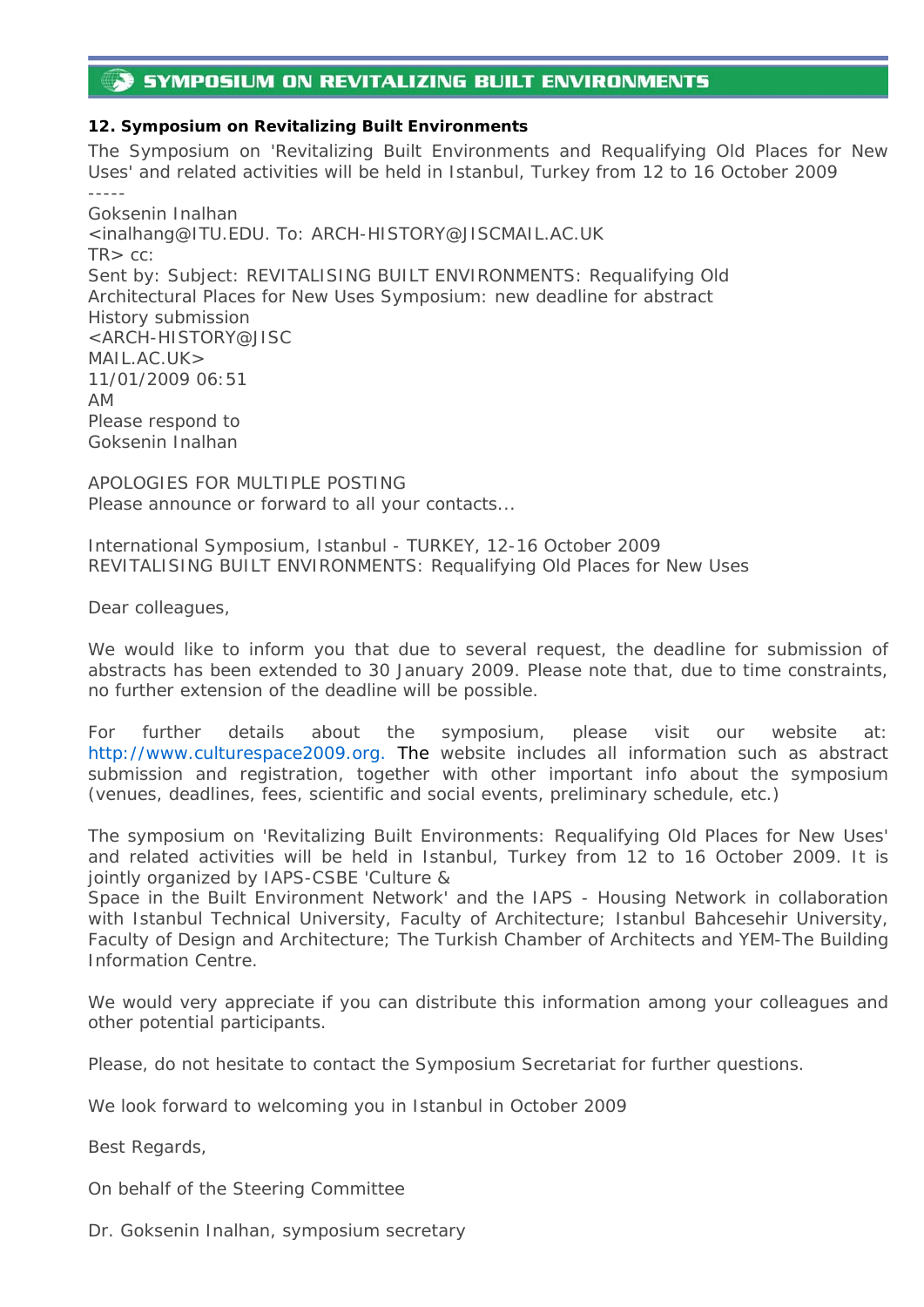ITU,Istanbul Technical University, Faculty of Architecture,

Taskisla, Taksim, 34437, Istanbul, Turkiye

Symposium website: [www.culturespace2009.org](http://www.culturespace2009.org/) <<http://www.culturespace2009.org/>>

e-mail: info@culturespace2009.org mailto: info@culturespace2009.org.

Fax: +90 212 244 92 43